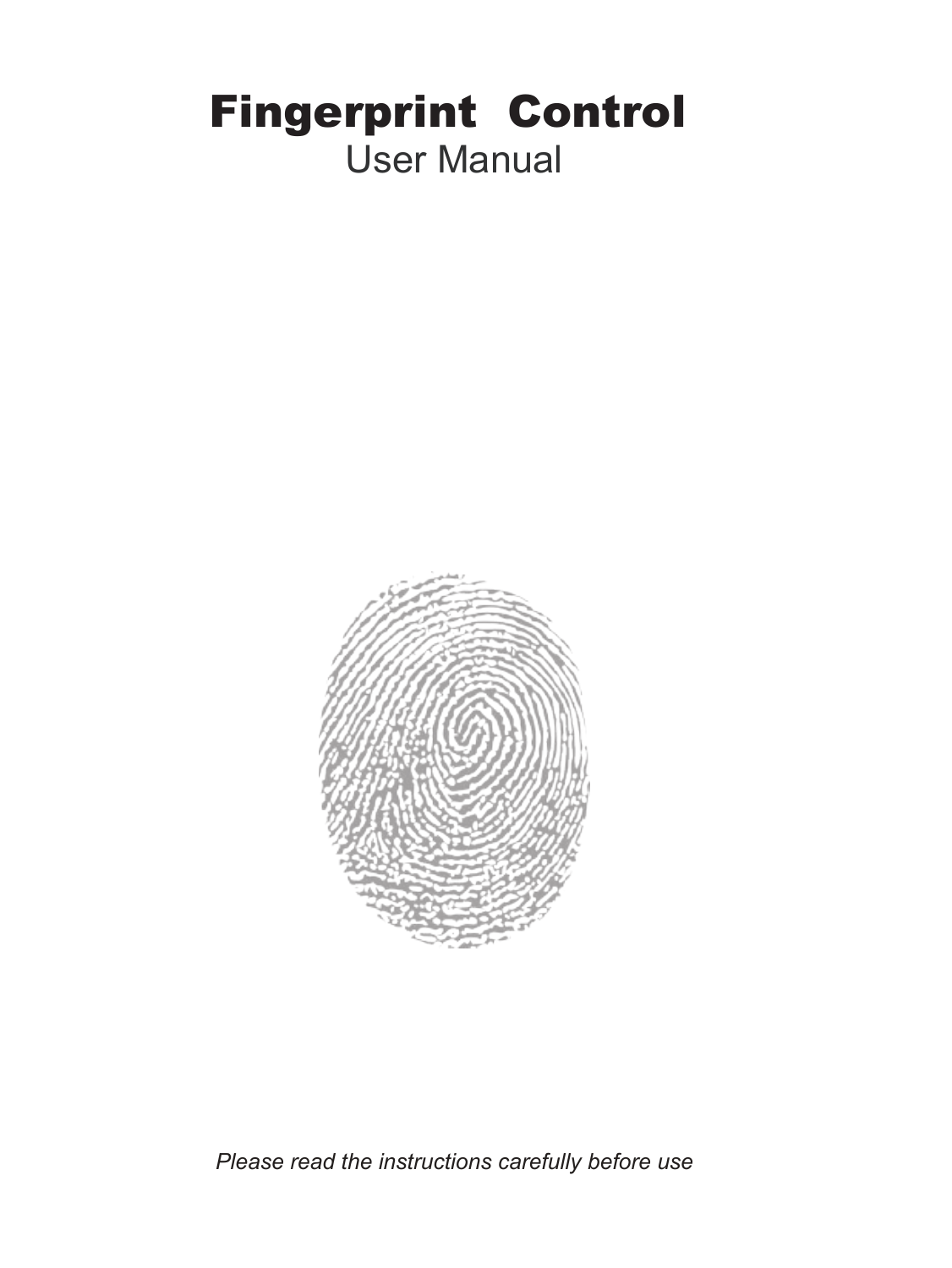## **1. Introduction**

 It supports fingerprints and EM RFID card. The performance has been greatly improved.

 The product uses the precise electron circuit and good productive technology, which is the metal structure machine of fingerprint & card access. It is widely used in business organization, office, factory, housing district etc. The product uses remote controller or Admin fingerprints for programming, support fingerprints and EM 125Khz card, easy to install and program.

## **2. Feature**

| Feature                               | <b>Description</b>                                                            |  |  |
|---------------------------------------|-------------------------------------------------------------------------------|--|--|
| Metal Shell                           | Durable, anti-vandal                                                          |  |  |
| <b>Ultra-low Power</b><br>Consumption | Long-lived, performance stable, standby current<br>is less than 30mA          |  |  |
| <b>Touch Sensor</b><br>activated      | Fingerprint recognition is very fast                                          |  |  |
| Capacity                              | 200 fingerprints & 500 cards (1000 fingerprints & 2000 cards can be selected) |  |  |
| Used as a Card<br>Reader              | Can be used as a card reader with Wiegand26<br>output                         |  |  |
| Used as a Standalone<br>Controller    | Can connect external EM/Mifare/HID wiegand26<br>card reader                   |  |  |

## **3. Installation**

Drill the hole according to the size of the product and fix the bottom shell with the equipped screws. Thread the lead wire out of the outlet hole of the bottom shell, connect the lead wire according to the function required, and wrap the unused wires to avoid short circuit. After wire connected, fix the front shell to the bottom shell and turn the screws well, installation is finished. (see figure below)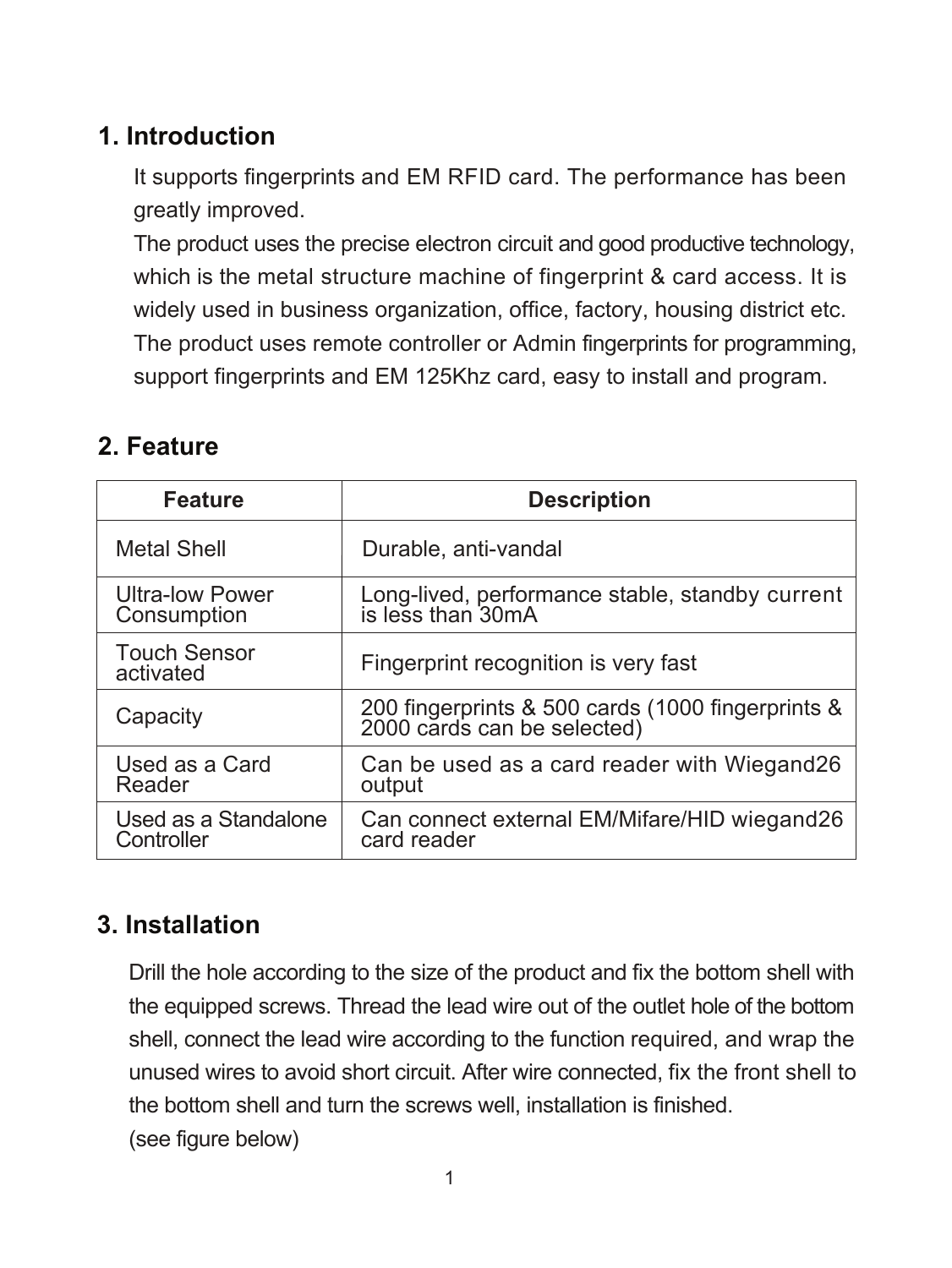**Note: After all wires are connected, please check carefully whether they are connected correctly, then turn on the electricity after confirmation.**



## **4. Wiring**

| No.          | Color        | <b>Function</b> | <b>Description</b>                            |  |
|--------------|--------------|-----------------|-----------------------------------------------|--|
| $\mathbf{1}$ | Green        | D <sub>0</sub>  | Wiegand Output D0                             |  |
| 2            | White        | D1              | <b>Wiegand Output D1</b>                      |  |
| 3            | Grey         | Alarm           | <b>Alarm Negative</b>                         |  |
| 4            | Yellow       | Open            | <b>Request to Exit Button</b>                 |  |
| 5            | <b>Brown</b> | D IN            | Door Contact                                  |  |
| 6            | Red          | $+12V$          | (+) 12VDC Positive Regulated Power Input      |  |
| 7            | <b>Black</b> | <b>GND</b>      | (-) Negative Regulated Power Input            |  |
| 8            | Blue         | <b>NO</b>       | Relay NO                                      |  |
| 9            | Purple       | COM             | COM                                           |  |
| 10           | Orange       | ΝC              | Relay NC                                      |  |
| 11           | Pink         | <b>GND</b>      | One Terminal of Factory Default Setting       |  |
| 12           | Pink         | <b>RESET</b>    | The other Terminal of Factory Default Setting |  |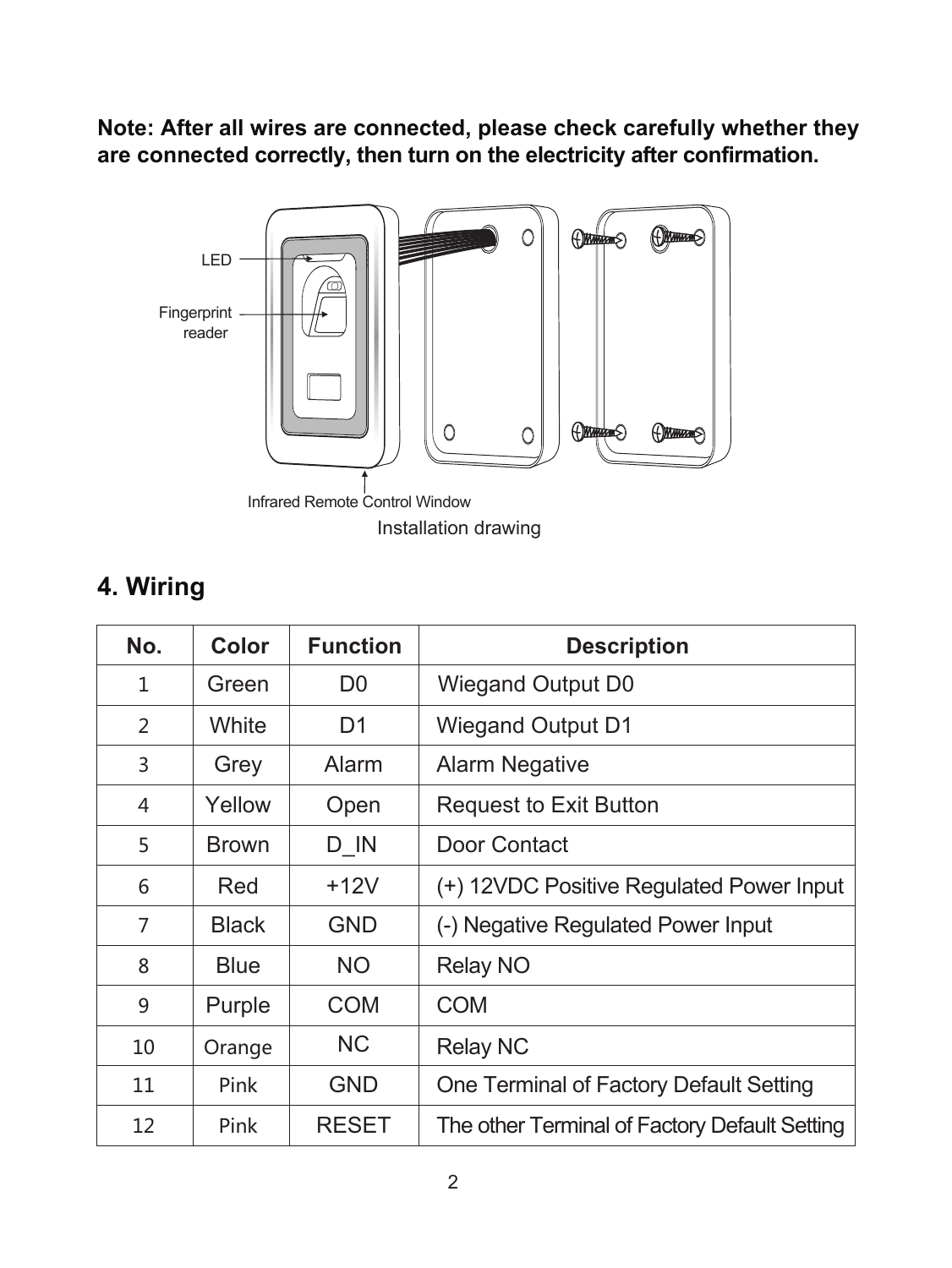## **5. Connection Diagram**

#### **5.1 Common Power Supply**



 **5.2 Special Power Supply**

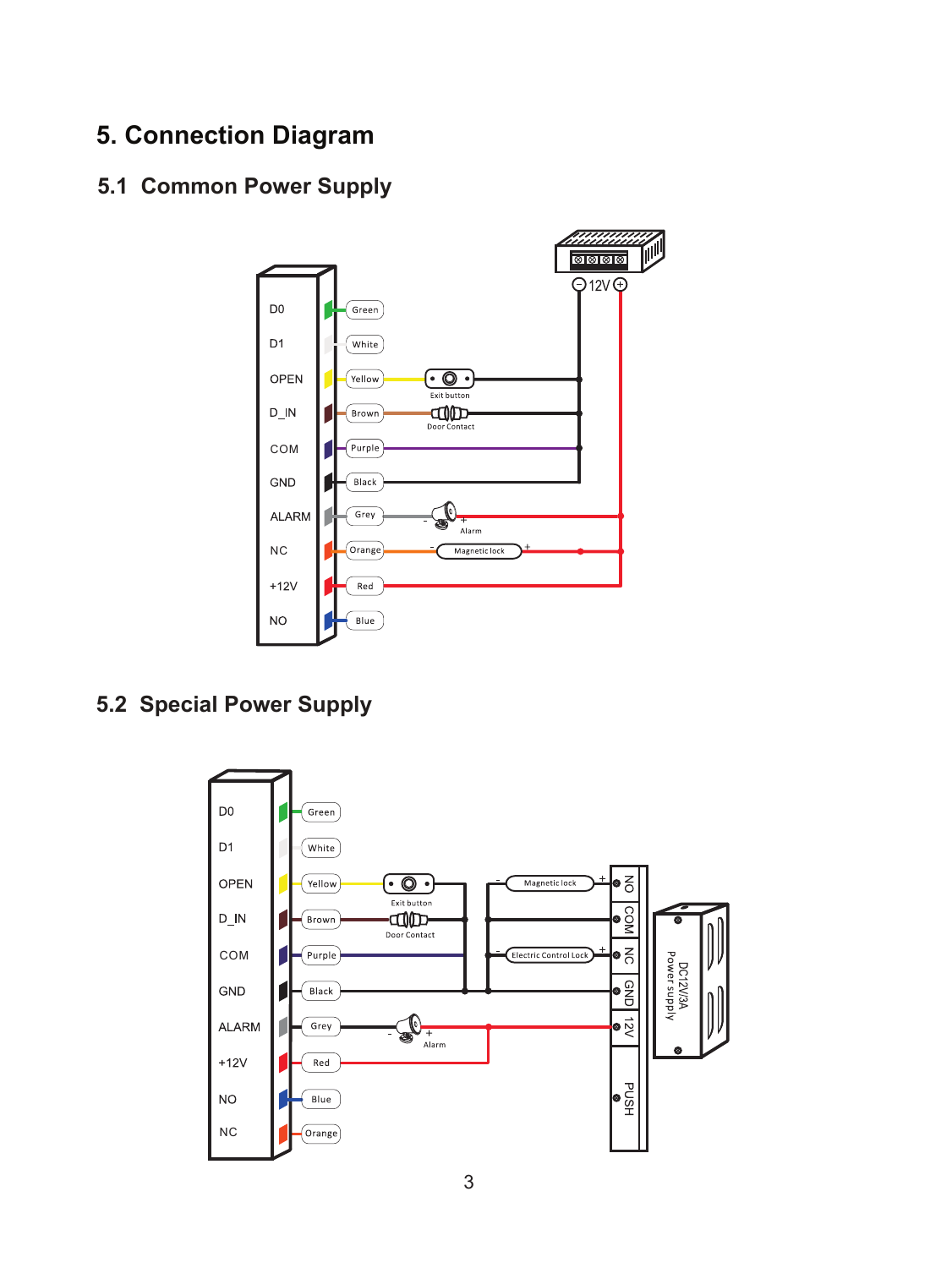## **7. Admin Operation**

#### **7.1 Enter into Programming Mode**

Press \* Admin Code # Factory default: 888888 Remark: All of steps below(7.2-7.9) must be done after entering into programming mode.

## **7.2 Revise Admin Code**

Press 0 New Admin Code # New Admin Code # Remark: Admin code is 6~8 digital No.

## **7.3 Add Users**

## **7.3.1 Add Users Continuously**

Press 1 User Fingerprint twice  $#$  or card  $#$  or the Card No (8 digit)  $# ...#$ Remark: 200 fingerprint users, ID is 3-200, 500 card users, ID is 1001-1500, ID is produced automatically and automatic accumulation.

Note: Select 1000 fingerprints & 2000 cards, Fingerprint user ID is 3~1000, Card user ID is 1001~3000,ID is produced automatically and automatic accumulation.

## **7.3.2 Add Users by Appointed ID No**

Remark: ID 1 is Admin Add Fingerprint, ID 2 is Admin Delete Fingerprint, pressing  $#$  in the process of operating means confirmation, the final  $#$  means closing setting mode, pressing \* means exiting programme mode. Press 1 ID No # User Fingerprint twice # or card # or Card No (8 digit) # ... #

## **7.3.3 Add Users by Admin Fingerprint or Admin Card**

Press Admin Add Fingerprint or Admin Add Card , 1st User Fingerprint Twice 2nd User Fingerprint Twice or 1st card 2nd card or Admin Add Fingerprint or Admin Add Card , exit programme mode.

## **7.4 Delete Users**

## **7.4.1 Delete Users by Fingerprint/Card/Card No**

Press 2 User Fingerprint twice # or card # or the Card No (8 digit) # ... #

## **7.4.2 Delete Users by Appointed ID No**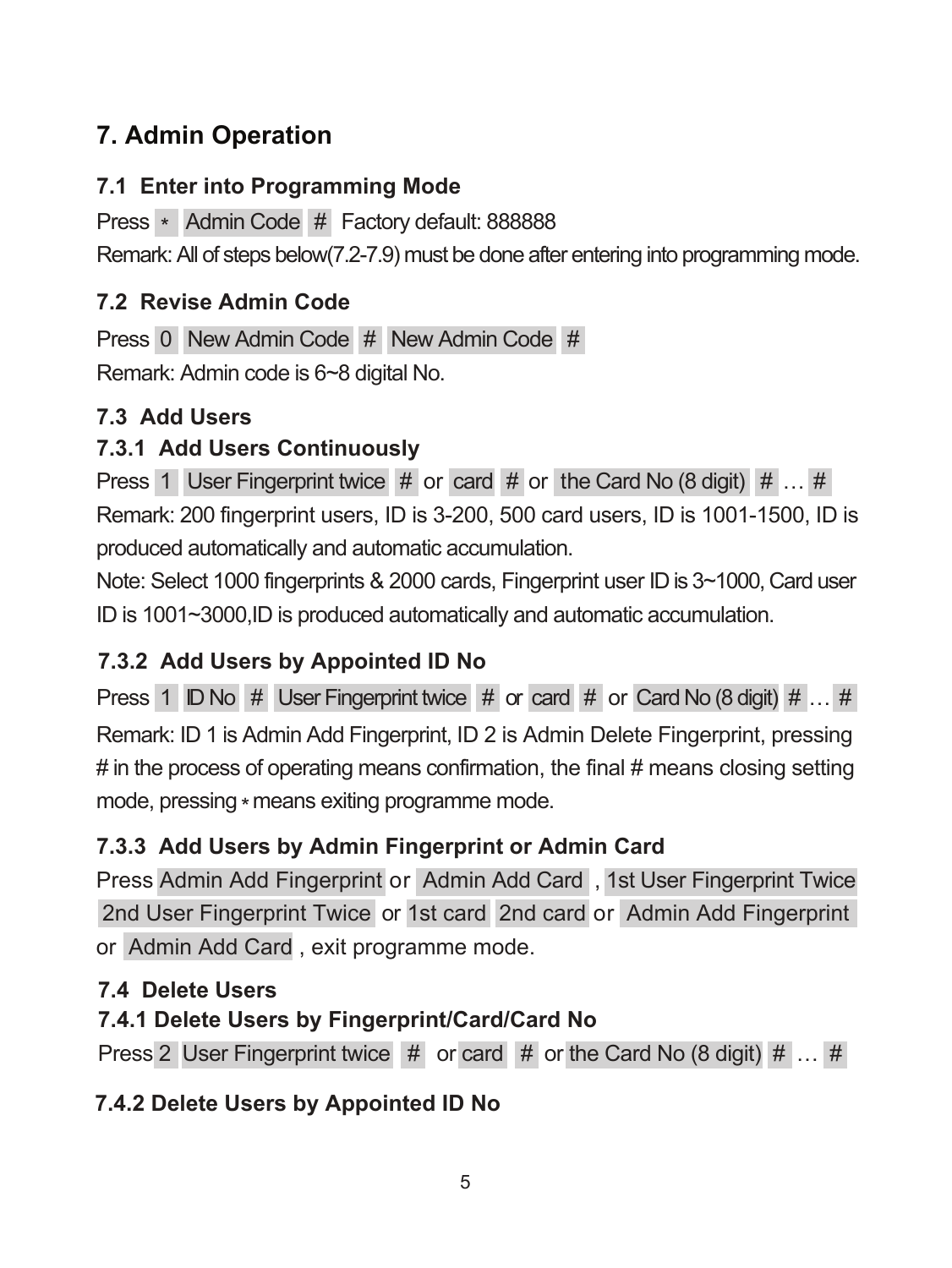## Press 2 ID No 1 # ID No 2 # ... #

#### **7.4.3 Delete All Users**

Press 20000 #

Remark: All of fingerprints and user will be deleted, but Admin Card won't be deleted, please use it prudently.

#### **7.4.4 Delete Users by Admin Fingerprint or Admin Card**

Press Admin Delete Fingerprint or Admin Delete Card, 1st User Fingerprint Twice 2nd User Fingerprint Twice … 1st card 2nd card ... Admin Delete Fingerprint or Admin Delete Card , exit programme mode.

## **7.5 Set Facility Code**

## Press 3 0~255 #

Remark: If used as a card reader, please set it. Facility code and ID No make up virtual card No, data will be transmitted by wiegand26 when inputting fingerprint. For example, if facility code is 255, fingerprint ID No is 3, then virtual card No is 255,00003. The function only applies to ID No of simulate 8 digit decimalism, and the virtual card No is displayed on the machine with wiegand26 format.

## **7.6 Set Door Relay Time**

Press 5 0~99s # Factory default: 5 seconds

## **7.7 Set Alarm Time**

Press 9 0~3m # Factory default: 1 minute

## **7.8 Set Door Open Detection**

# **7.8.1 Disable the function (Factory default setting)**

Press 6 0 #

## **7.8.2 Enable the function**

Press 6 1 #

When enable this function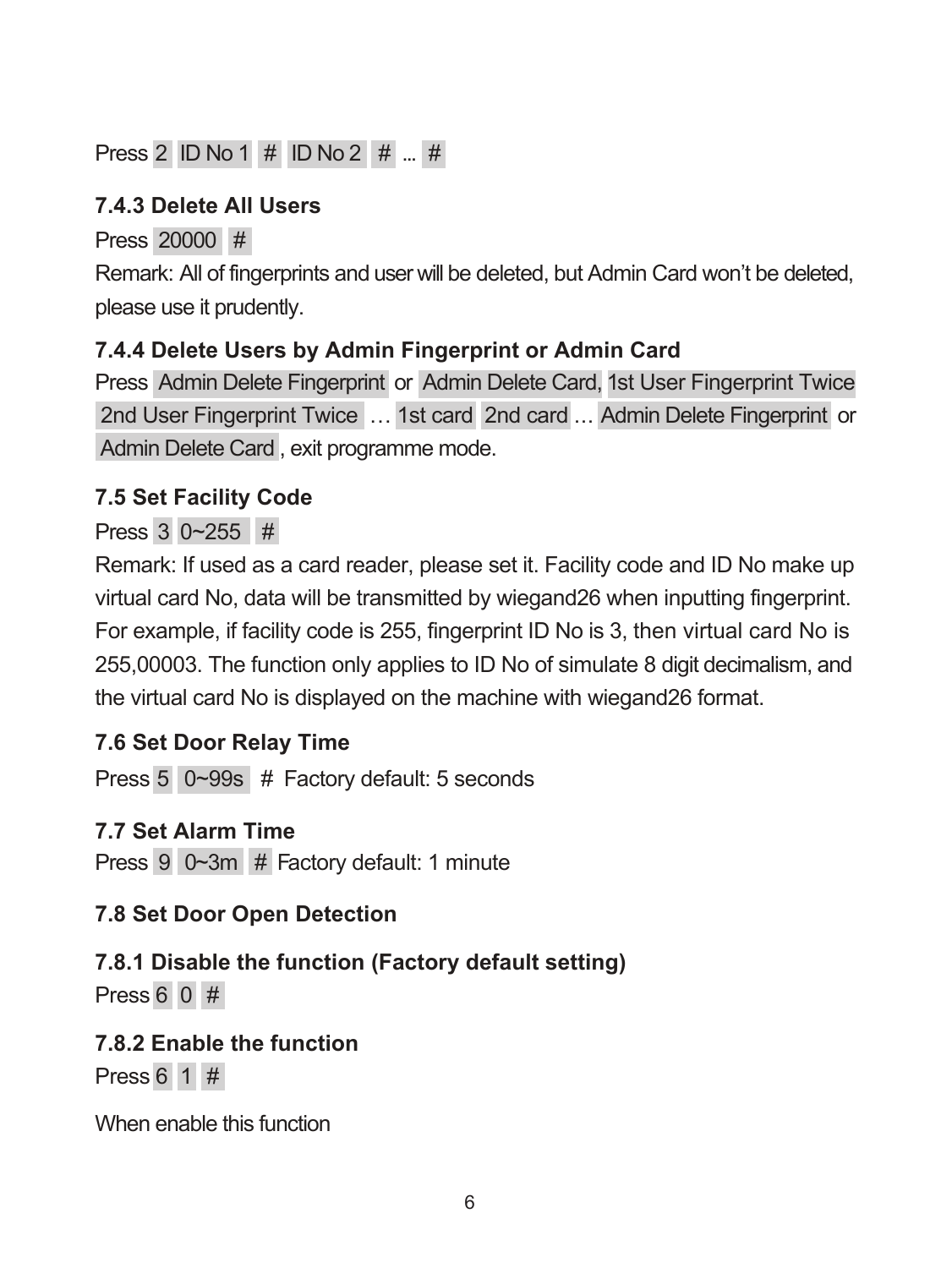**7.8.2.1** If open the door normally,but don't close it after 1 minute, the inside Buzzer will alarm automatically, the alarm will stop after closing the door.

**7.8.2.2** If the door is opened forcibly, or the door isn't opened within 120 seconds after lock is released, the inside Buzzer and outside alarm will be activated.

#### **7.9 Set Security Mode**

#### **7.9.1 Normal Mode(Factory default setting)**

Press 7 0 #

#### **7.9.2 Locked Mode**

Press 7 1 #

The device will be locked for 10 minutes if input 10times invalid fingerprints or cards continuously within 10 minutes.

#### **7.9.3 Alarm Mode**

Press 7 2 #

Inside beep and outside alarm will be activated if input 10times invalid fingerprints or cards continuously within 10 minutes.

## **8. User Operation**

#### **8.1 Open the Door by Fingerprint**

Press User Fingerprint Valid fingerprint to open the door.

#### **8.2 Open the Door by Card**

Read User card Valid card to open the door.

#### **8.3 Remove Alarm**

Press Valid User Fingerprint or Card or Admin Fingerprint or Card or Admin Code # then alarm is removed.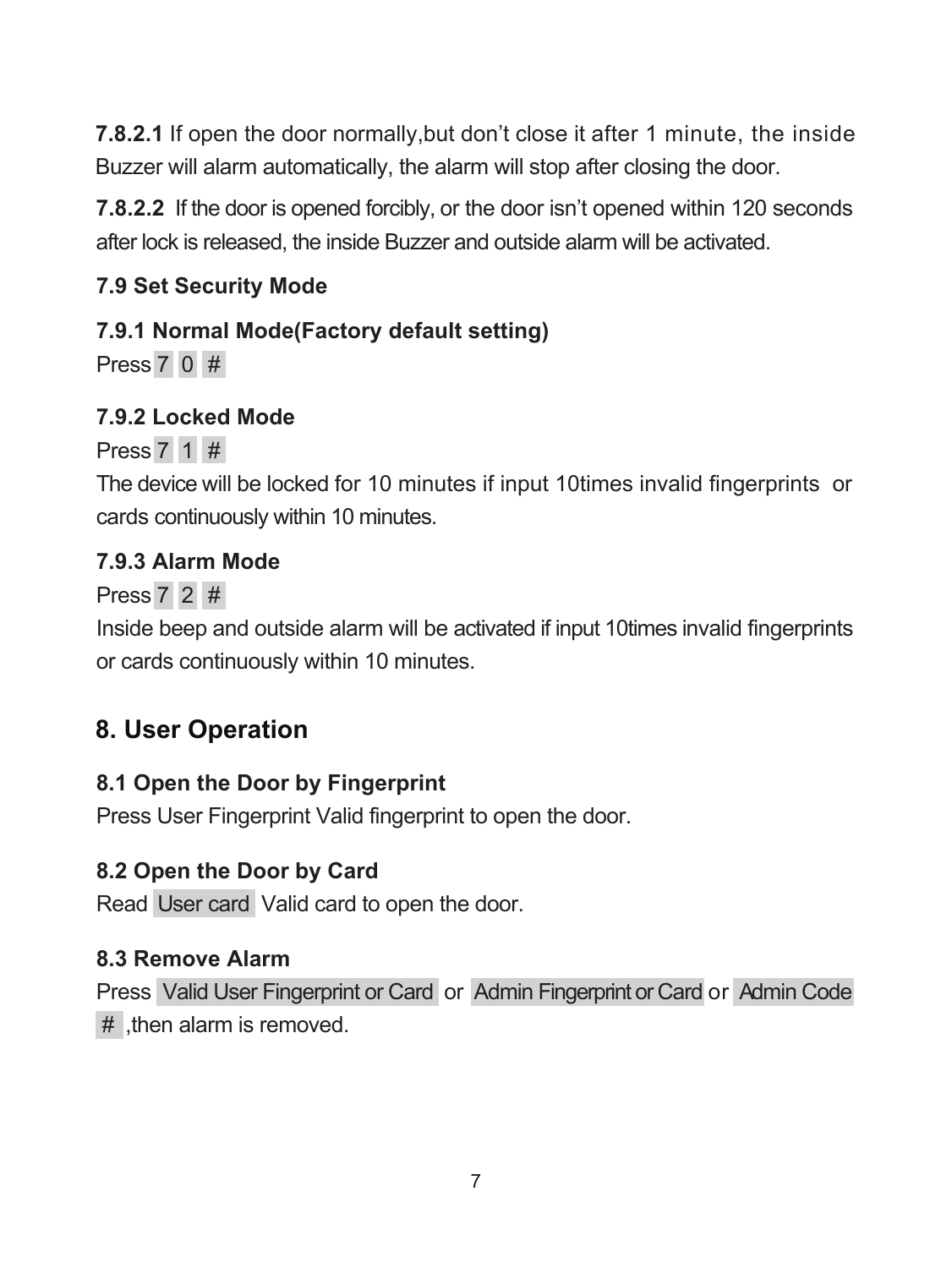#### **5.3 Used as a Card Reader**



#### **6. Reset to Factory Default**

Power off, press the RESET key (SW14) continuously on the PCB, then power on, release it until hearing short beeps twice.

Note: If Waterproof devices, power off, pink wire connects pink wire, then power on, take apart it until hearing short beeps twice.

The LED turns orange, then read any two EM cards, the first one is Admin Add Card, the second one is Admin Delete Card, old Admin cards are covered by new one, or without setting Admin cards within 10 seconds, then the LED turns red flash, it means factory default setting is successful.

Remark: Reset to factory default setting, the users' information enrolled are still retained.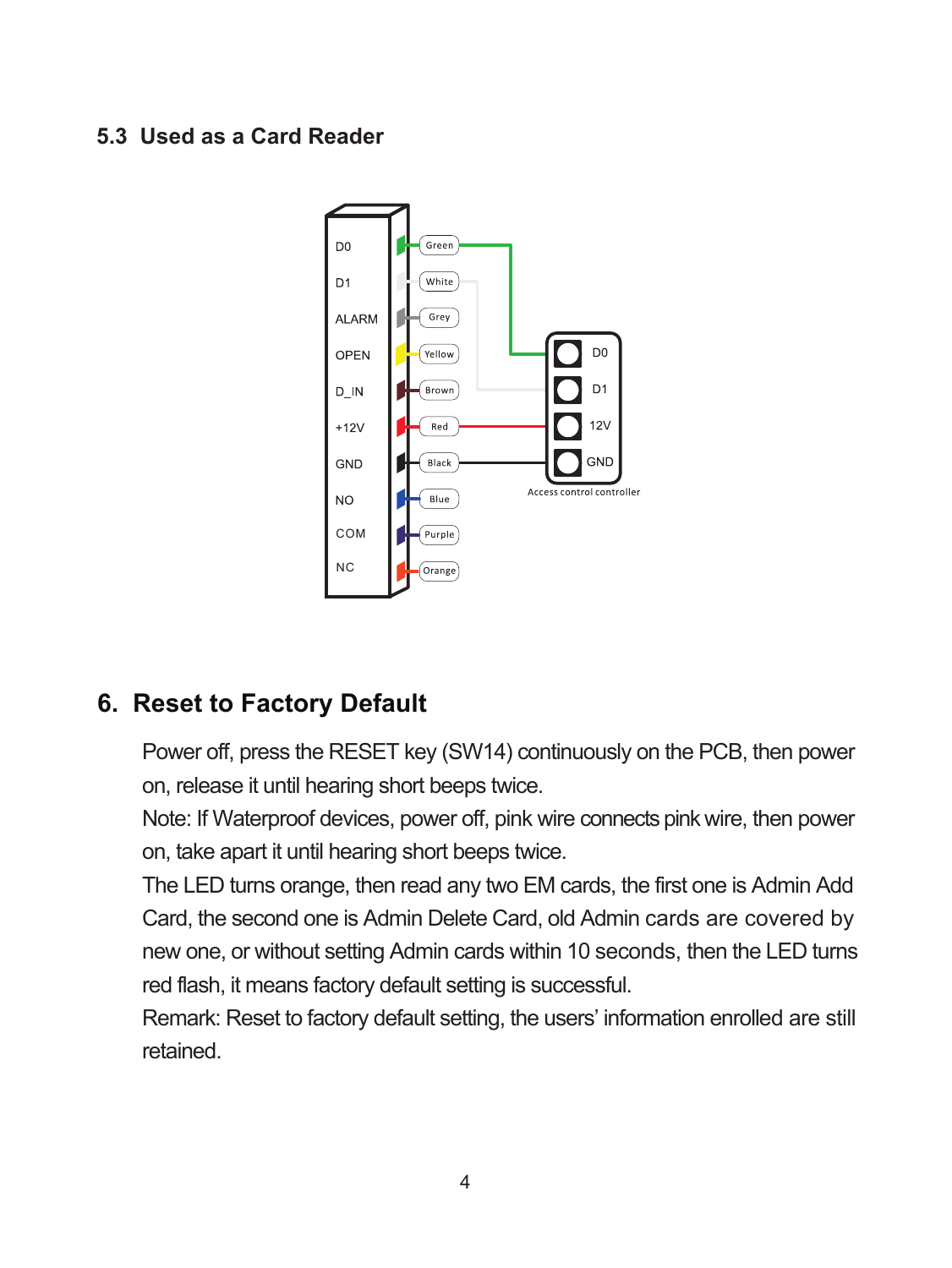# **9. Sound and Light Indication**

| Operation<br>Status                        | <b>LED Color</b> | <b>Fingerprint</b><br>Sensor | <b>Buzzer</b>           |
|--------------------------------------------|------------------|------------------------------|-------------------------|
| <b>Reset to Factory</b><br>Default setting | Orange           | Off                          | <b>Short Ring twice</b> |
| <b>Sleeping Mode</b>                       | <b>Red Slow</b>  | Off                          |                         |
| Stand by                                   | <b>Red Slow</b>  | On                           |                         |
| <b>Valid Keys</b>                          |                  |                              | Long Ring once          |
| Enter into<br><b>Programming Mode</b>      | Red              | Off                          | Long Ring once          |
| <b>Exit Programming</b><br><b>Mode</b>     | <b>Red Slow</b>  | On                           | Long Ring once          |
| <b>Wrong Operation</b>                     |                  |                              | Short Ring 3 times      |
| Open the Door                              | Green            | Off                          | Long Ring once          |
| Alarm                                      | <b>Red Quick</b> | Off                          | Alarm                   |

# **10. Technical Specification**

| <b>Operation Voltage</b>      | $DC + 12V + 10%$         |
|-------------------------------|--------------------------|
| <b>Idle Current</b>           | $\leq$ 20mA              |
| <b>Standby Current</b>        | $\leq$ 80mA              |
| <b>Card Reading Distance</b>  | $\geq$ 2cm               |
| <b>Operating Temperature</b>  | $-20 \sim +50^{\circ}$ C |
| <b>Operating Humidity</b>     | 20%RH-95%RH              |
| <b>Resolution</b>             | 450 DPI                  |
| <b>Fingerprint Input Time</b> | <1S                      |
| <b>Identification Time</b>    | <1S                      |
| <b>FAR</b>                    | < 0.0000256%             |
| <b>FRR</b>                    | < 0.0198%                |
| Structure                     | <b>Zinc Alloy</b>        |